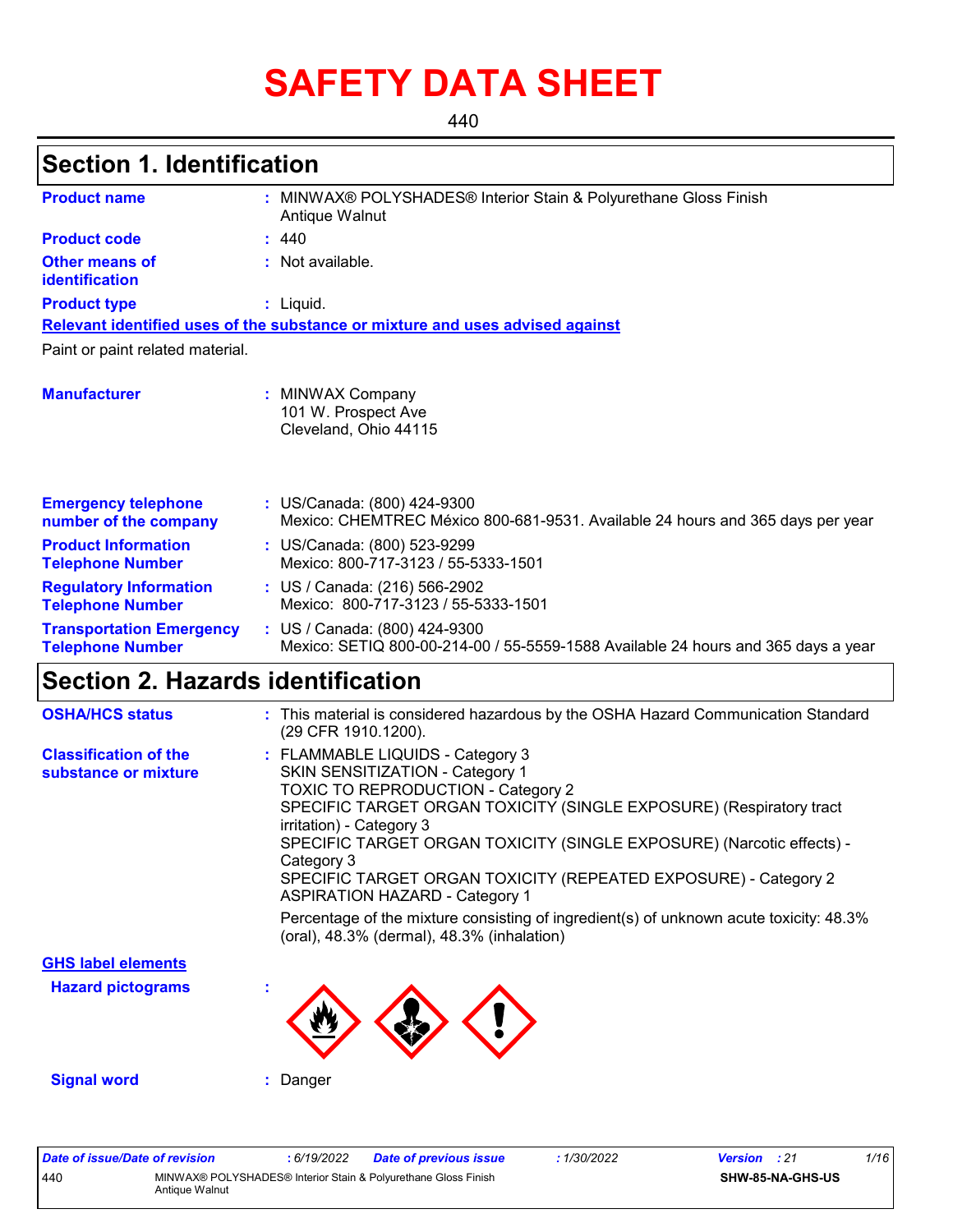## **Section 2. Hazards identification**

| <b>Hazard statements</b>                   | : Flammable liquid and vapor.<br>May be fatal if swallowed and enters airways.                                                                                                                                                                                                                                                                                                                                                                                                                                                                                                             |
|--------------------------------------------|--------------------------------------------------------------------------------------------------------------------------------------------------------------------------------------------------------------------------------------------------------------------------------------------------------------------------------------------------------------------------------------------------------------------------------------------------------------------------------------------------------------------------------------------------------------------------------------------|
|                                            | May cause an allergic skin reaction.                                                                                                                                                                                                                                                                                                                                                                                                                                                                                                                                                       |
|                                            | May cause respiratory irritation.                                                                                                                                                                                                                                                                                                                                                                                                                                                                                                                                                          |
|                                            | May cause drowsiness or dizziness.                                                                                                                                                                                                                                                                                                                                                                                                                                                                                                                                                         |
|                                            | Suspected of damaging fertility or the unborn child.                                                                                                                                                                                                                                                                                                                                                                                                                                                                                                                                       |
|                                            | May cause damage to organs through prolonged or repeated exposure.                                                                                                                                                                                                                                                                                                                                                                                                                                                                                                                         |
| <b>Precautionary statements</b>            |                                                                                                                                                                                                                                                                                                                                                                                                                                                                                                                                                                                            |
| <b>General</b>                             | : Read label before use. Keep out of reach of children. If medical advice is needed,<br>have product container or label at hand.                                                                                                                                                                                                                                                                                                                                                                                                                                                           |
| <b>Prevention</b>                          | Obtain special instructions before use. Do not handle until all safety precautions have<br>been read and understood. Wear protective gloves, protective clothing and eye or face<br>protection. Keep away from heat, hot surfaces, sparks, open flames and other ignition<br>sources. No smoking. Use explosion-proof electrical, ventilating or lighting equipment.<br>Use non-sparking tools. Take action to prevent static discharges. Use only outdoors or<br>in a well-ventilated area. Do not breathe vapor. Contaminated work clothing must not<br>be allowed out of the workplace. |
| <b>Response</b>                            | : IF exposed or concerned: Get medical advice or attention. IF INHALED: Remove<br>person to fresh air and keep comfortable for breathing. Call a POISON CENTER or<br>doctor if you feel unwell. IF SWALLOWED: Immediately call a POISON CENTER or<br>doctor. Do NOT induce vomiting. IF ON SKIN (or hair): Take off immediately all<br>contaminated clothing. Rinse skin with water. Wash contaminated clothing before<br>reuse. IF ON SKIN: Wash with plenty of water. If skin irritation or rash occurs: Get<br>medical advice or attention.                                             |
| <b>Storage</b>                             | : Store locked up. Store in a well-ventilated place. Keep container tightly closed. Keep<br>cool.                                                                                                                                                                                                                                                                                                                                                                                                                                                                                          |
| <b>Disposal</b>                            | Dispose of contents and container in accordance with all local, regional, national and<br>international regulations.                                                                                                                                                                                                                                                                                                                                                                                                                                                                       |
| <b>Supplemental label</b><br>elements      | DELAYED EFFECTS FROM LONG TERM OVEREXPOSURE. Contains solvents which<br>can cause permanent brain and nervous system damage. Intentional misuse by<br>deliberately concentrating and inhaling the contents can be harmful or fatal. WARNING:<br>This product contains chemicals known to the State of California to cause cancer and<br>birth defects or other reproductive harm.                                                                                                                                                                                                          |
|                                            | Please refer to the SDS for additional information. Keep out of reach of children. Do not<br>transfer contents to other containers for storage.                                                                                                                                                                                                                                                                                                                                                                                                                                            |
| <b>Hazards not otherwise</b><br>classified | : DANGER: Rags, steel wool, other waste soaked with this product, and sanding residue<br>may spontaneously catch fire if improperly discarded. Immediately place rags, steel<br>wool, other waste soaked with this product, and sanding residue in a sealed, water-filled,<br>metal container. Dispose of in accordance with local fire regulations.                                                                                                                                                                                                                                       |

## **Section 3. Composition/information on ingredients**

| Substance/mixture     | : Mixture        |
|-----------------------|------------------|
| <b>Other means of</b> | : Not available. |
| <b>identification</b> |                  |

#### **CAS number/other identifiers**

| <b>Ingredient name</b>               | % by weight | <b>CAS number</b> |
|--------------------------------------|-------------|-------------------|
| Light Aliphatic Hydrocarbon          | I≥25 - ≤50  | 64742-47-8        |
| Light Aliphatic Hydrocarbon          | 1≥10 - ≤25  | 64742-47-8        |
| Mineral Spirits (Odorless)           | ∣<1         | 64742-47-8        |
| Zirconium 2-Ethylhexanoate           | l≤1         | 22464-99-9        |
| Med. Aliphatic Hydrocarbon Solvent   | ≤0.3        | 64742-88-7        |
| Hydrotreated Heavy Petroleum Naphtha | ≤0.3        | 64742-48-9        |
| Methyl Ethyl Ketoxime                | $\leq$ 0.3  | 96-29-7           |

| Date of issue/Date of revision |                | 6/19/2022 | <b>Date of previous issue</b>                                  | : 1/30/2022 | <b>Version</b> : 21 |                  | 2/16 |
|--------------------------------|----------------|-----------|----------------------------------------------------------------|-------------|---------------------|------------------|------|
| 440                            | Antique Walnut |           | MINWAX® POLYSHADES® Interior Stain & Polyurethane Gloss Finish |             |                     | SHW-85-NA-GHS-US |      |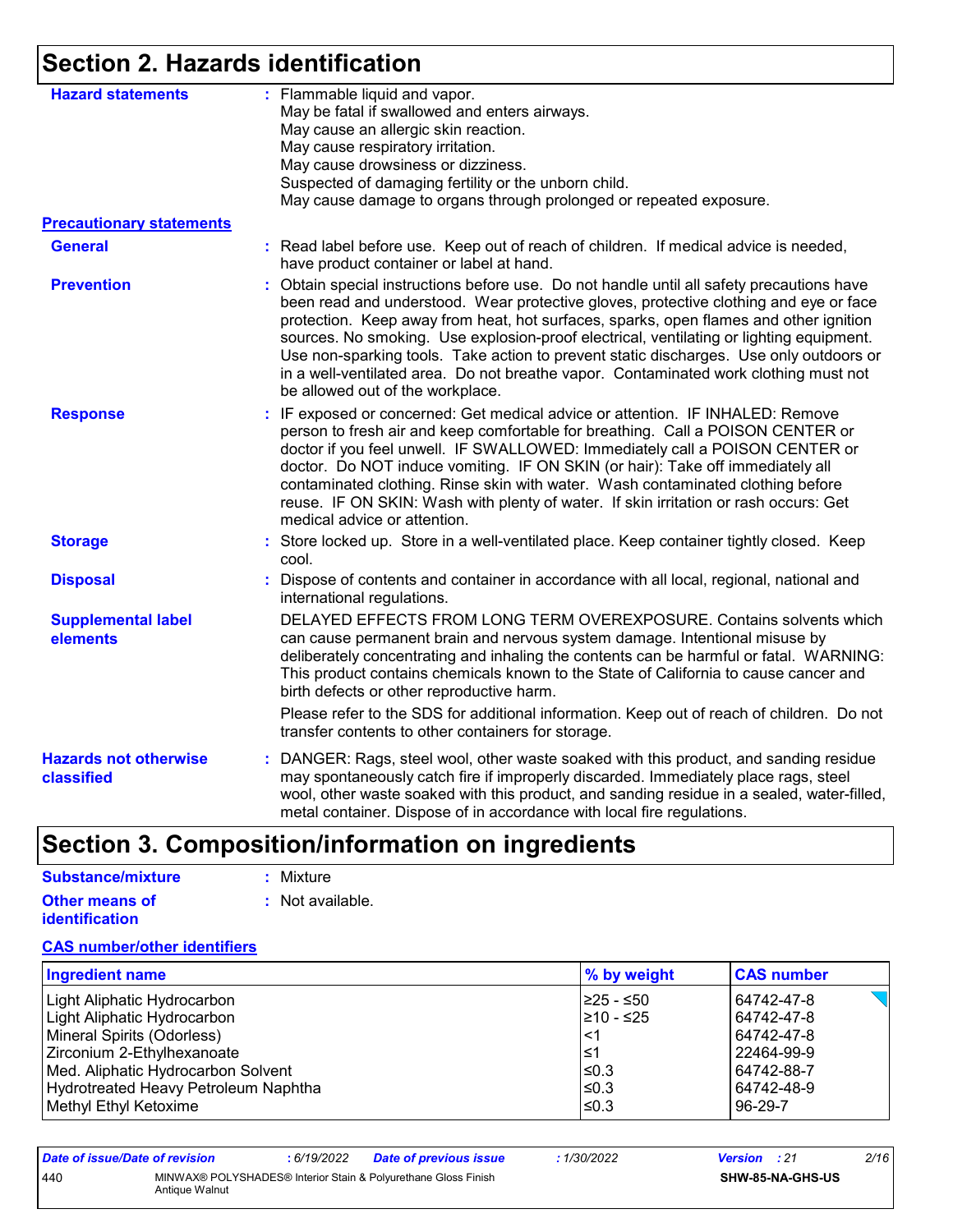### **Section 3. Composition/information on ingredients**

Any concentration shown as a range is to protect confidentiality or is due to batch variation.

**There are no additional ingredients present which, within the current knowledge of the supplier and in the concentrations applicable, are classified and hence require reporting in this section.**

**Occupational exposure limits, if available, are listed in Section 8.**

### **Section 4. First aid measures**

| <b>Description of necessary first aid measures</b> |                                                                                                                                                                                                                                                                                                                                                                                                                                                                                                                                                                                                                                                                                                                                                         |
|----------------------------------------------------|---------------------------------------------------------------------------------------------------------------------------------------------------------------------------------------------------------------------------------------------------------------------------------------------------------------------------------------------------------------------------------------------------------------------------------------------------------------------------------------------------------------------------------------------------------------------------------------------------------------------------------------------------------------------------------------------------------------------------------------------------------|
| <b>Eye contact</b>                                 | : Immediately flush eyes with plenty of water, occasionally lifting the upper and lower<br>eyelids. Check for and remove any contact lenses. Continue to rinse for at least 10<br>minutes. Get medical attention following exposure or if feeling unwell.                                                                                                                                                                                                                                                                                                                                                                                                                                                                                               |
| <b>Inhalation</b>                                  | : Remove victim to fresh air and keep at rest in a position comfortable for breathing. If it<br>is suspected that fumes are still present, the rescuer should wear an appropriate mask<br>or self-contained breathing apparatus. If not breathing, if breathing is irregular or if<br>respiratory arrest occurs, provide artificial respiration or oxygen by trained personnel. It<br>may be dangerous to the person providing aid to give mouth-to-mouth resuscitation.<br>Get medical attention. If necessary, call a poison center or physician. If unconscious,<br>place in recovery position and get medical attention immediately. Maintain an open<br>airway. Loosen tight clothing such as a collar, tie, belt or waistband.                    |
| <b>Skin contact</b>                                | : Wash with plenty of soap and water. Remove contaminated clothing and shoes. Wash<br>contaminated clothing thoroughly with water before removing it, or wear gloves.<br>Continue to rinse for at least 10 minutes. Get medical attention. In the event of any<br>complaints or symptoms, avoid further exposure. Wash clothing before reuse. Clean<br>shoes thoroughly before reuse.                                                                                                                                                                                                                                                                                                                                                                   |
| <b>Ingestion</b>                                   | : Get medical attention immediately. Call a poison center or physician. Wash out mouth<br>with water. Remove dentures if any. If material has been swallowed and the exposed<br>person is conscious, give small quantities of water to drink. Stop if the exposed person<br>feels sick as vomiting may be dangerous. Aspiration hazard if swallowed. Can enter<br>lungs and cause damage. Do not induce vomiting. If vomiting occurs, the head should<br>be kept low so that vomit does not enter the lungs. Never give anything by mouth to an<br>unconscious person. If unconscious, place in recovery position and get medical<br>attention immediately. Maintain an open airway. Loosen tight clothing such as a collar,<br>tie, belt or waistband. |

| <b>Most important symptoms/effects, acute and delayed</b> |                                     |                                                                                                                                                              |                                                                                                                              |             |              |                  |      |
|-----------------------------------------------------------|-------------------------------------|--------------------------------------------------------------------------------------------------------------------------------------------------------------|------------------------------------------------------------------------------------------------------------------------------|-------------|--------------|------------------|------|
| <b>Potential acute health effects</b>                     |                                     |                                                                                                                                                              |                                                                                                                              |             |              |                  |      |
| <b>Eye contact</b>                                        |                                     |                                                                                                                                                              | : No known significant effects or critical hazards.                                                                          |             |              |                  |      |
| <b>Inhalation</b>                                         |                                     |                                                                                                                                                              | : Can cause central nervous system (CNS) depression. May cause drowsiness or<br>dizziness. May cause respiratory irritation. |             |              |                  |      |
| <b>Skin contact</b>                                       |                                     |                                                                                                                                                              | : May cause an allergic skin reaction.                                                                                       |             |              |                  |      |
| <b>Ingestion</b>                                          |                                     | enters airways.                                                                                                                                              | : Can cause central nervous system (CNS) depression. May be fatal if swallowed and                                           |             |              |                  |      |
|                                                           | <b>Over-exposure signs/symptoms</b> |                                                                                                                                                              |                                                                                                                              |             |              |                  |      |
| <b>Eye contact</b>                                        |                                     | : No specific data.                                                                                                                                          |                                                                                                                              |             |              |                  |      |
| <b>Inhalation</b>                                         |                                     | coughing<br>nausea or vomiting<br>headache<br>drowsiness/fatigue<br>dizziness/vertigo<br>unconsciousness<br>reduced fetal weight<br>increase in fetal deaths | : Adverse symptoms may include the following:<br>respiratory tract irritation                                                |             |              |                  |      |
| <b>Date of issue/Date of revision</b>                     |                                     | : 6/19/2022                                                                                                                                                  | <b>Date of previous issue</b>                                                                                                | : 1/30/2022 | Version : 21 |                  | 3/16 |
| 440                                                       | Antique Walnut                      |                                                                                                                                                              | MINWAX® POLYSHADES® Interior Stain & Polyurethane Gloss Finish                                                               |             |              | SHW-85-NA-GHS-US |      |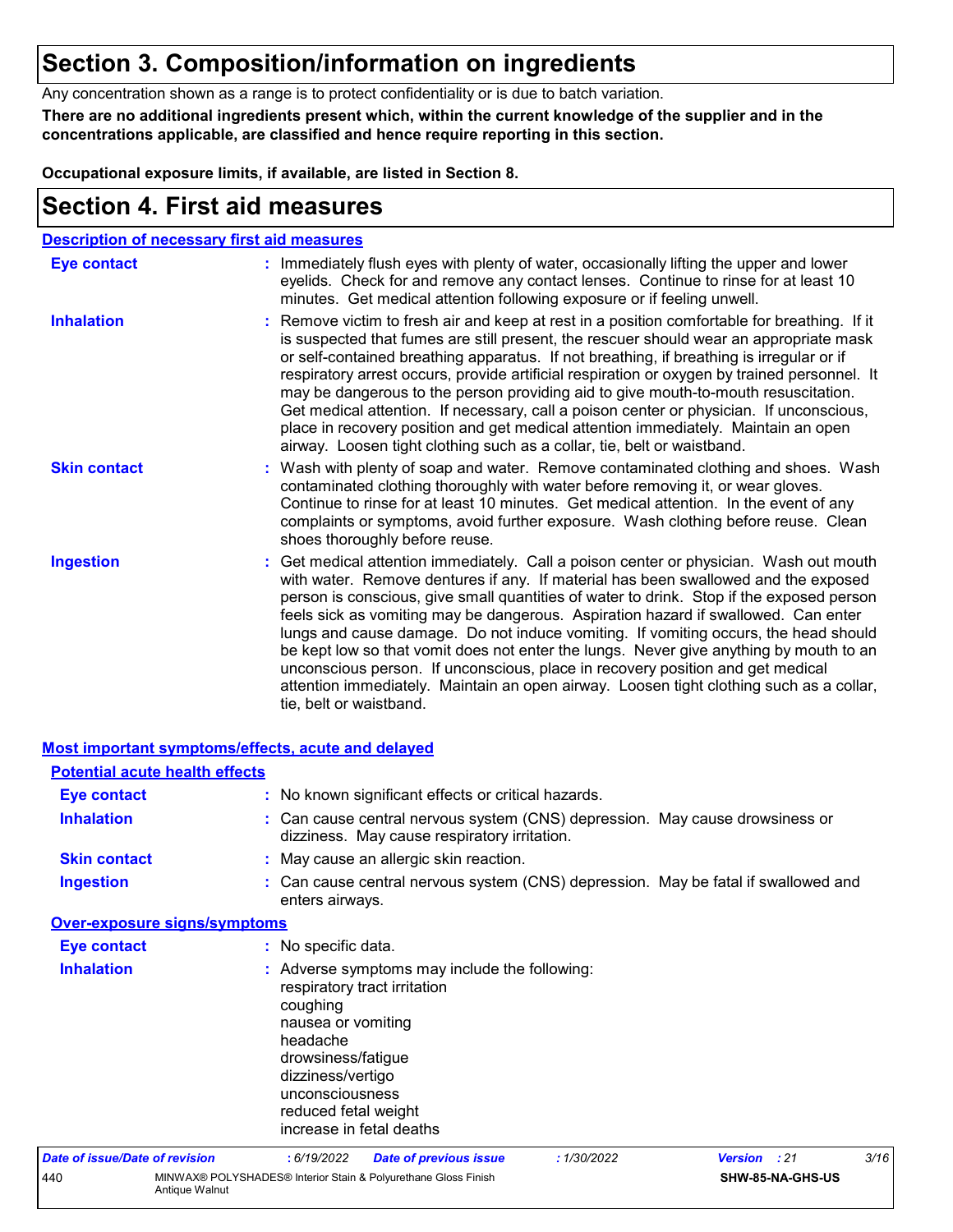## **Section 4. First aid measures**

|                                   | skeletal malformations                                                                                                                                                                                                                                                                                                                                                                                          |
|-----------------------------------|-----------------------------------------------------------------------------------------------------------------------------------------------------------------------------------------------------------------------------------------------------------------------------------------------------------------------------------------------------------------------------------------------------------------|
| <b>Skin contact</b>               | : Adverse symptoms may include the following:<br>irritation<br>redness<br>reduced fetal weight<br>increase in fetal deaths<br>skeletal malformations                                                                                                                                                                                                                                                            |
| <b>Ingestion</b>                  | : Adverse symptoms may include the following:<br>nausea or vomiting<br>reduced fetal weight<br>increase in fetal deaths<br>skeletal malformations<br>Indication of immediate medical attention and special treatment needed, if necessary                                                                                                                                                                       |
| <b>Notes to physician</b>         | : Treat symptomatically. Contact poison treatment specialist immediately if large                                                                                                                                                                                                                                                                                                                               |
|                                   | quantities have been ingested or inhaled.                                                                                                                                                                                                                                                                                                                                                                       |
| <b>Specific treatments</b>        | : No specific treatment.                                                                                                                                                                                                                                                                                                                                                                                        |
| <b>Protection of first-aiders</b> | : No action shall be taken involving any personal risk or without suitable training. If it is<br>suspected that fumes are still present, the rescuer should wear an appropriate mask or<br>self-contained breathing apparatus. It may be dangerous to the person providing aid to<br>give mouth-to-mouth resuscitation. Wash contaminated clothing thoroughly with water<br>before removing it, or wear gloves. |

**See toxicological information (Section 11)**

## **Section 5. Fire-fighting measures**

| <b>Extinguishing media</b>                               |                                                                                                                                                                                                                                                                                                                                                                                                                          |
|----------------------------------------------------------|--------------------------------------------------------------------------------------------------------------------------------------------------------------------------------------------------------------------------------------------------------------------------------------------------------------------------------------------------------------------------------------------------------------------------|
| <b>Suitable extinguishing</b><br>media                   | : Use dry chemical, $CO2$ , water spray (fog) or foam.                                                                                                                                                                                                                                                                                                                                                                   |
| <b>Unsuitable extinguishing</b><br>media                 | : Do not use water jet.                                                                                                                                                                                                                                                                                                                                                                                                  |
| <b>Specific hazards arising</b><br>from the chemical     | : Flammable liquid and vapor. Runoff to sewer may create fire or explosion hazard. In a<br>fire or if heated, a pressure increase will occur and the container may burst, with the risk<br>of a subsequent explosion. The vapor/gas is heavier than air and will spread along the<br>ground. Vapors may accumulate in low or confined areas or travel a considerable<br>distance to a source of ignition and flash back. |
| <b>Hazardous thermal</b><br>decomposition products       | : Decomposition products may include the following materials:<br>carbon dioxide<br>carbon monoxide                                                                                                                                                                                                                                                                                                                       |
| <b>Special protective actions</b><br>for fire-fighters   | : Promptly isolate the scene by removing all persons from the vicinity of the incident if<br>there is a fire. No action shall be taken involving any personal risk or without suitable<br>training. Move containers from fire area if this can be done without risk. Use water<br>spray to keep fire-exposed containers cool.                                                                                            |
| <b>Special protective</b><br>equipment for fire-fighters | Fire-fighters should wear appropriate protective equipment and self-contained breathing<br>apparatus (SCBA) with a full face-piece operated in positive pressure mode.                                                                                                                                                                                                                                                   |

| Date of issue/Date of revision |                                                                                  | : 6/19/2022 | <b>Date of previous issue</b> | 1/30/2022 | <b>Version</b> : 21 |                         | 4/16 |
|--------------------------------|----------------------------------------------------------------------------------|-------------|-------------------------------|-----------|---------------------|-------------------------|------|
| 440                            | MINWAX® POLYSHADES® Interior Stain & Polyurethane Gloss Finish<br>Antique Walnut |             |                               |           |                     | <b>SHW-85-NA-GHS-US</b> |      |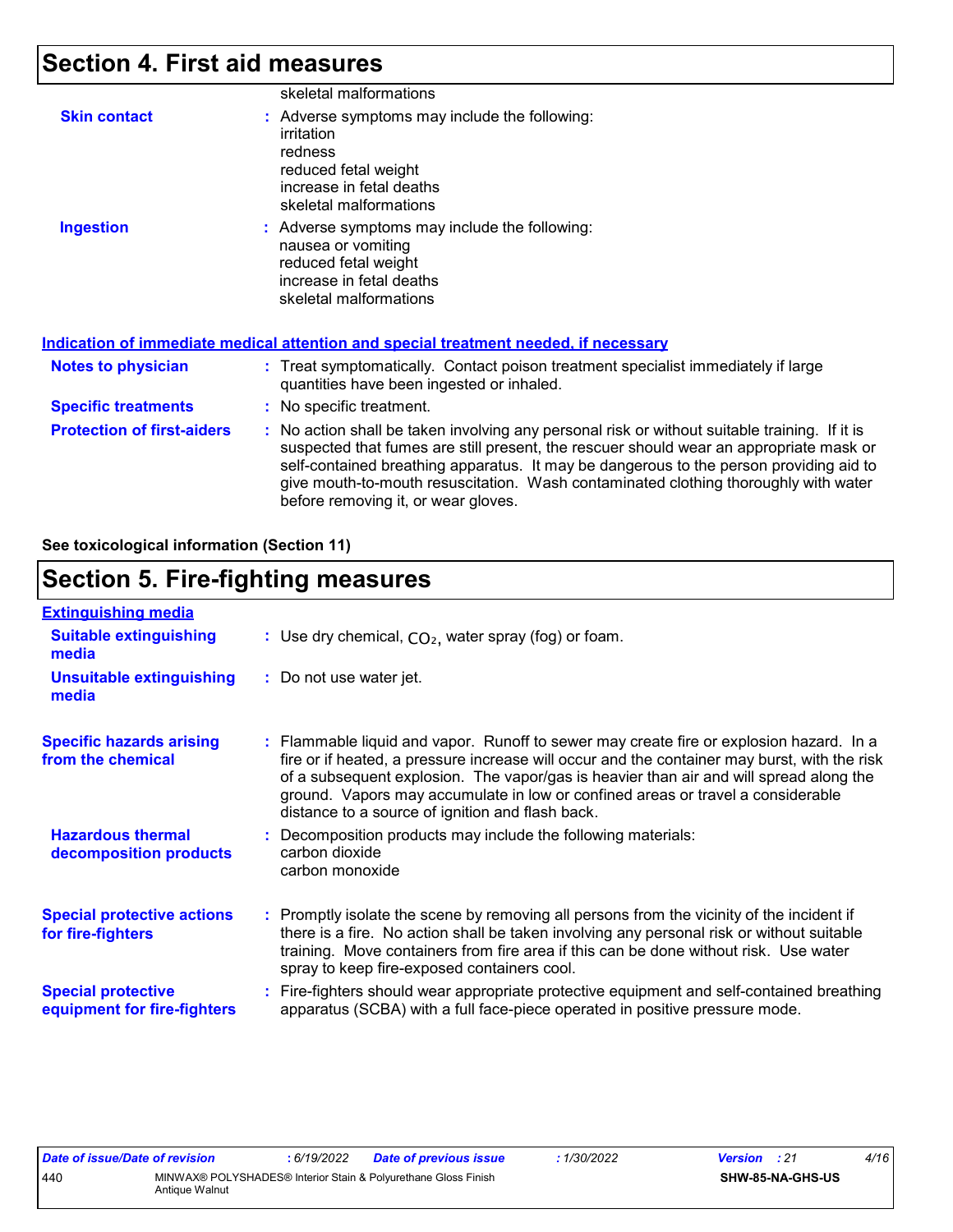### **Section 6. Accidental release measures**

|                                                              | Personal precautions, protective equipment and emergency procedures                                                                                                                                                                                                                                                                                                                                                                                                                                                                                                                                                                                                                                                                                                  |
|--------------------------------------------------------------|----------------------------------------------------------------------------------------------------------------------------------------------------------------------------------------------------------------------------------------------------------------------------------------------------------------------------------------------------------------------------------------------------------------------------------------------------------------------------------------------------------------------------------------------------------------------------------------------------------------------------------------------------------------------------------------------------------------------------------------------------------------------|
| For non-emergency<br>personnel                               | : No action shall be taken involving any personal risk or without suitable training.<br>Evacuate surrounding areas. Keep unnecessary and unprotected personnel from<br>entering. Do not touch or walk through spilled material. Shut off all ignition sources.<br>No flares, smoking or flames in hazard area. Avoid breathing vapor or mist. Provide<br>adequate ventilation. Wear appropriate respirator when ventilation is inadequate. Put<br>on appropriate personal protective equipment.                                                                                                                                                                                                                                                                      |
|                                                              | For emergency responders : If specialized clothing is required to deal with the spillage, take note of any information in<br>Section 8 on suitable and unsuitable materials. See also the information in "For non-<br>emergency personnel".                                                                                                                                                                                                                                                                                                                                                                                                                                                                                                                          |
| <b>Environmental precautions</b>                             | : Avoid dispersal of spilled material and runoff and contact with soil, waterways, drains<br>and sewers. Inform the relevant authorities if the product has caused environmental<br>pollution (sewers, waterways, soil or air).                                                                                                                                                                                                                                                                                                                                                                                                                                                                                                                                      |
| <b>Methods and materials for containment and cleaning up</b> |                                                                                                                                                                                                                                                                                                                                                                                                                                                                                                                                                                                                                                                                                                                                                                      |
| <b>Small spill</b>                                           | : Stop leak if without risk. Move containers from spill area. Use spark-proof tools and<br>explosion-proof equipment. Dilute with water and mop up if water-soluble. Alternatively,<br>or if water-insoluble, absorb with an inert dry material and place in an appropriate waste<br>disposal container. Dispose of via a licensed waste disposal contractor.                                                                                                                                                                                                                                                                                                                                                                                                        |
| <b>Large spill</b>                                           | : Stop leak if without risk. Move containers from spill area. Use spark-proof tools and<br>explosion-proof equipment. Approach release from upwind. Prevent entry into sewers,<br>water courses, basements or confined areas. Wash spillages into an effluent treatment<br>plant or proceed as follows. Contain and collect spillage with non-combustible,<br>absorbent material e.g. sand, earth, vermiculite or diatomaceous earth and place in<br>container for disposal according to local regulations (see Section 13). Dispose of via a<br>licensed waste disposal contractor. Contaminated absorbent material may pose the<br>same hazard as the spilled product. Note: see Section 1 for emergency contact<br>information and Section 13 for waste disposal. |

### **Section 7. Handling and storage**

#### **Precautions for safe handling**

| <b>Protective measures</b>                       | : Put on appropriate personal protective equipment (see Section 8). Persons with a<br>history of skin sensitization problems should not be employed in any process in which<br>this product is used. Avoid exposure - obtain special instructions before use. Avoid<br>exposure during pregnancy. Do not handle until all safety precautions have been read<br>and understood. Do not get in eyes or on skin or clothing. Do not breathe vapor or mist.<br>Do not swallow. Use only with adequate ventilation. Wear appropriate respirator when<br>ventilation is inadequate. Do not enter storage areas and confined spaces unless<br>adequately ventilated. Keep in the original container or an approved alternative made<br>from a compatible material, kept tightly closed when not in use. Store and use away<br>from heat, sparks, open flame or any other ignition source. Use explosion-proof<br>electrical (ventilating, lighting and material handling) equipment. Use only non-sparking<br>tools. Take precautionary measures against electrostatic discharges. Empty containers<br>retain product residue and can be hazardous. Do not reuse container. |
|--------------------------------------------------|----------------------------------------------------------------------------------------------------------------------------------------------------------------------------------------------------------------------------------------------------------------------------------------------------------------------------------------------------------------------------------------------------------------------------------------------------------------------------------------------------------------------------------------------------------------------------------------------------------------------------------------------------------------------------------------------------------------------------------------------------------------------------------------------------------------------------------------------------------------------------------------------------------------------------------------------------------------------------------------------------------------------------------------------------------------------------------------------------------------------------------------------------------------------|
| <b>Advice on general</b><br>occupational hygiene | : Eating, drinking and smoking should be prohibited in areas where this material is<br>handled, stored and processed. Workers should wash hands and face before eating,<br>drinking and smoking. Remove contaminated clothing and protective equipment before<br>entering eating areas. See also Section 8 for additional information on hygiene                                                                                                                                                                                                                                                                                                                                                                                                                                                                                                                                                                                                                                                                                                                                                                                                                     |

measures.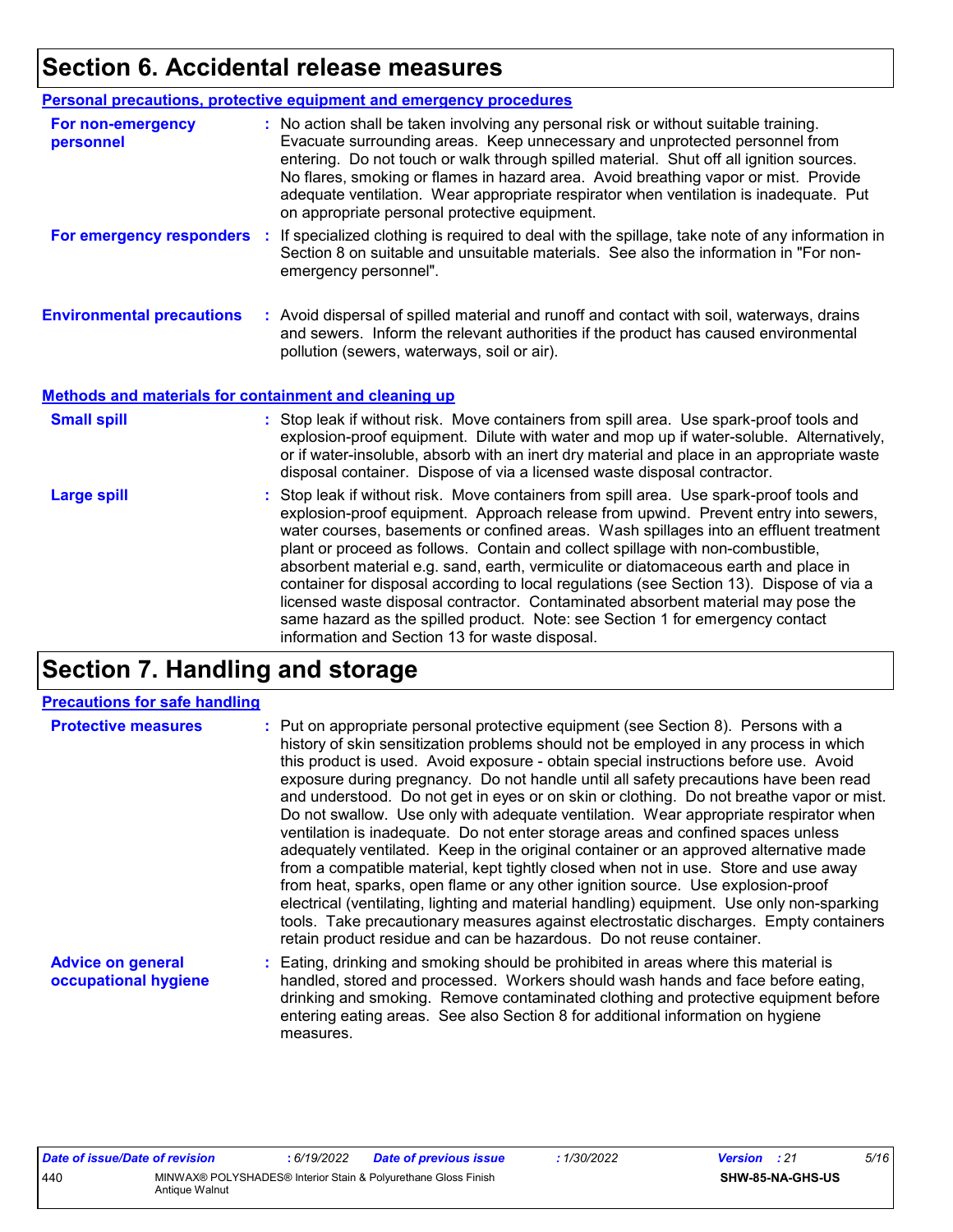## **Section 7. Handling and storage**

| <b>Conditions for safe storage,</b> | : Store in accordance with local regulations. Store in a segregated and approved area.        |
|-------------------------------------|-----------------------------------------------------------------------------------------------|
| including any                       | Store in original container protected from direct sunlight in a dry, cool and well-ventilated |
| <b>incompatibilities</b>            | area, away from incompatible materials (see Section 10) and food and drink. Store             |
|                                     | locked up. Eliminate all ignition sources. Separate from oxidizing materials. Keep            |
|                                     | container tightly closed and sealed until ready for use. Containers that have been            |
|                                     | opened must be carefully resealed and kept upright to prevent leakage. Do not store in        |
|                                     | unlabeled containers. Use appropriate containment to avoid environmental                      |
|                                     | contamination. See Section 10 for incompatible materials before handling or use.              |

### **Section 8. Exposure controls/personal protection**

#### **Control parameters**

**Occupational exposure limits (OSHA United States)**

| <b>Ingredient name</b>                                        | CAS#                  | <b>Exposure limits</b>                                                                                                                                                                                                                                                                                                                                            |
|---------------------------------------------------------------|-----------------------|-------------------------------------------------------------------------------------------------------------------------------------------------------------------------------------------------------------------------------------------------------------------------------------------------------------------------------------------------------------------|
| Light Aliphatic Hydrocarbon                                   | 64742-47-8            | ACGIH TLV (United States, 1/2021).<br>Absorbed through skin.<br>TWA: 200 mg/m <sup>3</sup> , (as total hydrocarbon<br>vapor) 8 hours.                                                                                                                                                                                                                             |
| Light Aliphatic Hydrocarbon                                   | 64742-47-8            | ACGIH TLV (United States, 1/2021).<br>Absorbed through skin.<br>TWA: 200 mg/m <sup>3</sup> , (as total hydrocarbon<br>vapor) 8 hours.                                                                                                                                                                                                                             |
| Mineral Spirits (Odorless)                                    | 64742-47-8            | ACGIH TLV (United States, 1/2021).<br>Absorbed through skin.<br>TWA: 200 mg/m <sup>3</sup> , (as total hydrocarbon<br>vapor) 8 hours.                                                                                                                                                                                                                             |
| Zirconium 2-Ethylhexanoate                                    | 22464-99-9            | ACGIH TLV (United States, 1/2021).<br>TWA: $5 \text{ mg/m}^3$ , (as Zr) 8 hours.<br>STEL: 10 mg/m <sup>3</sup> , (as Zr) 15 minutes.<br>NIOSH REL (United States, 10/2020).<br>TWA: $5 \text{ mg/m}^3$ , (as Zr) 10 hours.<br>STEL: 10 mg/m <sup>3</sup> , (as Zr) 15 minutes.<br>OSHA PEL (United States, 5/2018).<br>TWA: $5 \text{ mg/m}^3$ , (as Zr) 8 hours. |
| Med. Aliphatic Hydrocarbon Solvent                            | 64742-88-7            | OSHA PEL (United States, 5/2018).<br>TWA: 100 ppm 8 hours.<br>TWA: $400 \text{ mg/m}^3$ 8 hours.                                                                                                                                                                                                                                                                  |
| Hydrotreated Heavy Petroleum Naphtha<br>Methyl Ethyl Ketoxime | 64742-48-9<br>96-29-7 | None.<br>OARS WEEL (United States, 1/2021). Skin<br>sensitizer.<br>TWA: 10 ppm 8 hours.                                                                                                                                                                                                                                                                           |

#### **Occupational exposure limits (Canada)**

| <b>Ingredient name</b>         |                                                                                  |            |                               | CAS#       | <b>Exposure limits</b>                                                                                       |                                                                                                                                                                                                                                                                                                                                                 |      |
|--------------------------------|----------------------------------------------------------------------------------|------------|-------------------------------|------------|--------------------------------------------------------------------------------------------------------------|-------------------------------------------------------------------------------------------------------------------------------------------------------------------------------------------------------------------------------------------------------------------------------------------------------------------------------------------------|------|
|                                | Petroleum refining, hydrotreated light distillate                                |            |                               | 64742-47-8 | vapour) 8 hours.<br>Absorbed through skin.<br>vapour) 8 hours.<br>Absorbed through skin.<br>vapour) 8 hours. | <b>CA British Columbia Provincial (Canada,</b><br>6/2021). Absorbed through skin.<br>TWA: 200 mg/m <sup>3</sup> , (as total hydrocarbon<br>CA Alberta Provincial (Canada, 6/2018).<br>8 hrs OEL: 200 mg/m <sup>3</sup> , (as total hydrocarbon<br>CA Ontario Provincial (Canada, 6/2019).<br>TWA: 200 mg/m <sup>3</sup> , (as total hydrocarbon |      |
| Date of issue/Date of revision |                                                                                  | :6/19/2022 | <b>Date of previous issue</b> |            | : 1/30/2022                                                                                                  | <b>Version</b> : 21                                                                                                                                                                                                                                                                                                                             | 6/16 |
| 440                            | MINWAX® POLYSHADES® Interior Stain & Polyurethane Gloss Finish<br>Antique Walnut |            |                               |            |                                                                                                              | SHW-85-NA-GHS-US                                                                                                                                                                                                                                                                                                                                |      |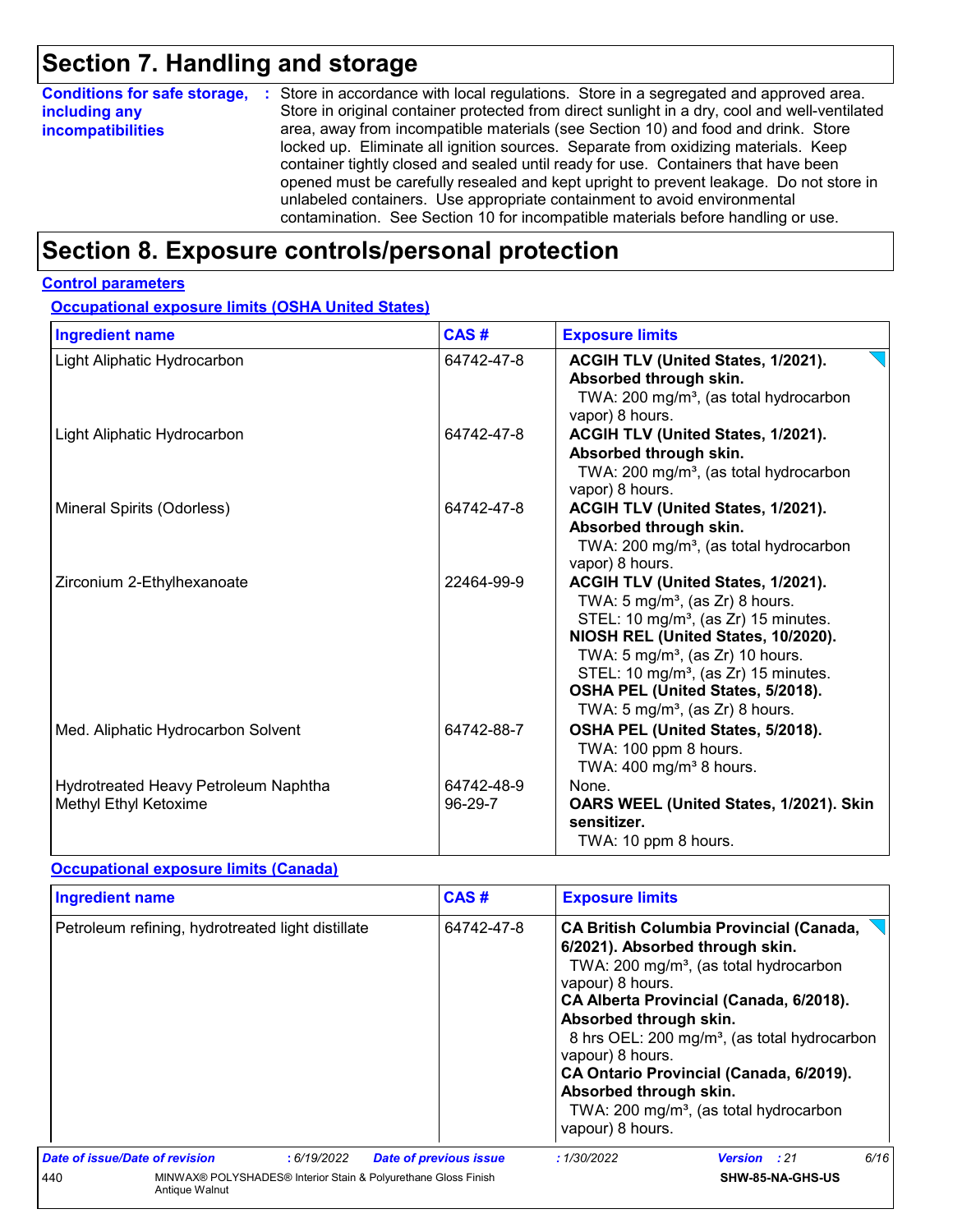## **Section 8. Exposure controls/personal protection**

| Petroleum refining, hydrotreated light distillate | 64742-47-8 | <b>CA British Columbia Provincial (Canada,</b><br>6/2021). Absorbed through skin.<br>TWA: 200 mg/m <sup>3</sup> , (as total hydrocarbon<br>vapour) 8 hours.<br>CA Alberta Provincial (Canada, 6/2018).<br>Absorbed through skin.<br>8 hrs OEL: 200 mg/m <sup>3</sup> , (as total hydrocarbon<br>vapour) 8 hours.<br>CA Ontario Provincial (Canada, 6/2019).<br>Absorbed through skin.<br>TWA: 200 mg/m <sup>3</sup> , (as total hydrocarbon<br>vapour) 8 hours.                                                                                                                                                     |
|---------------------------------------------------|------------|---------------------------------------------------------------------------------------------------------------------------------------------------------------------------------------------------------------------------------------------------------------------------------------------------------------------------------------------------------------------------------------------------------------------------------------------------------------------------------------------------------------------------------------------------------------------------------------------------------------------|
| Petroleum refining, hydrotreated light distillate | 64742-47-8 | <b>CA British Columbia Provincial (Canada,</b><br>6/2021). Absorbed through skin.<br>TWA: 200 mg/m <sup>3</sup> , (as total hydrocarbon<br>vapour) 8 hours.<br>CA Alberta Provincial (Canada, 6/2018).<br>Absorbed through skin.<br>8 hrs OEL: 200 mg/m <sup>3</sup> , (as total hydrocarbon<br>vapour) 8 hours.<br>CA Ontario Provincial (Canada, 6/2019).<br>Absorbed through skin.<br>TWA: 200 mg/m <sup>3</sup> , (as total hydrocarbon<br>vapour) 8 hours.                                                                                                                                                     |
| Zirconium 2-Ethylhexanoate                        | 22464-99-9 | CA Alberta Provincial (Canada, 6/2018).<br>8 hrs OEL: 5 mg/m <sup>3</sup> , (as Zr) 8 hours.<br>15 min OEL: 10 mg/m <sup>3</sup> , (as Zr) 15 minutes.<br><b>CA British Columbia Provincial (Canada,</b><br>6/2021).<br>TWA: 5 mg/m <sup>3</sup> , (as Zr) 8 hours.<br>STEL: 10 mg/m <sup>3</sup> , (as Zr) 15 minutes.<br>CA Quebec Provincial (Canada, 6/2021).<br>TWAEV: 5 mg/m <sup>3</sup> , (as Zr) 8 hours.<br>STEV: 10 mg/m <sup>3</sup> , (as Zr) 15 minutes.<br>CA Ontario Provincial (Canada, 6/2019).<br>STEL: 10 mg/m <sup>3</sup> , (as Zr) 15 minutes.<br>TWA: $5 \text{ mg/m}^3$ , (as Zr) 8 hours. |
| Methyl Ethyl Ketoxime                             | 96-29-7    | OARS WEEL (United States, 1/2021). Skin<br>sensitizer.<br>TWA: 10 ppm 8 hours.                                                                                                                                                                                                                                                                                                                                                                                                                                                                                                                                      |

#### **Occupational exposure limits (Mexico)**

|                                    | CAS#       | <b>Exposure limits</b>                                                                                                                       |
|------------------------------------|------------|----------------------------------------------------------------------------------------------------------------------------------------------|
| Light Aliphatic Hydrocarbon        | 64742-47-8 | <b>ACGIH TLV (United States, 1/2021).</b><br>Absorbed through skin.<br>TWA: 200 mg/m <sup>3</sup> , (as total hydrocarbon<br>vapor) 8 hours. |
| <b>Light Aliphatic Hydrocarbon</b> | 64742-47-8 | <b>ACGIH TLV (United States, 1/2021).</b><br>Absorbed through skin.<br>TWA: 200 mg/m <sup>3</sup> , (as total hydrocarbon<br>vapor) 8 hours. |
| Zirconium 2-Ethylhexanoate         | 22464-99-9 | NOM-010-STPS-2014 (Mexico, 4/2016).<br>TWA: $5 \text{ mg/m}^3$ , (as Zr) 8 hours.<br>STEL: 10 mg/m <sup>3</sup> , (as Zr) 15 minutes.        |

| Date of issue/Date of revision |                                                                                  | 6/19/2022 | <b>Date of previous issue</b> | : 1/30/2022 | <b>Version</b> : 21 |                         | 7/16 |
|--------------------------------|----------------------------------------------------------------------------------|-----------|-------------------------------|-------------|---------------------|-------------------------|------|
| 440                            | MINWAX® POLYSHADES® Interior Stain & Polyurethane Gloss Finish<br>Antique Walnut |           |                               |             |                     | <b>SHW-85-NA-GHS-US</b> |      |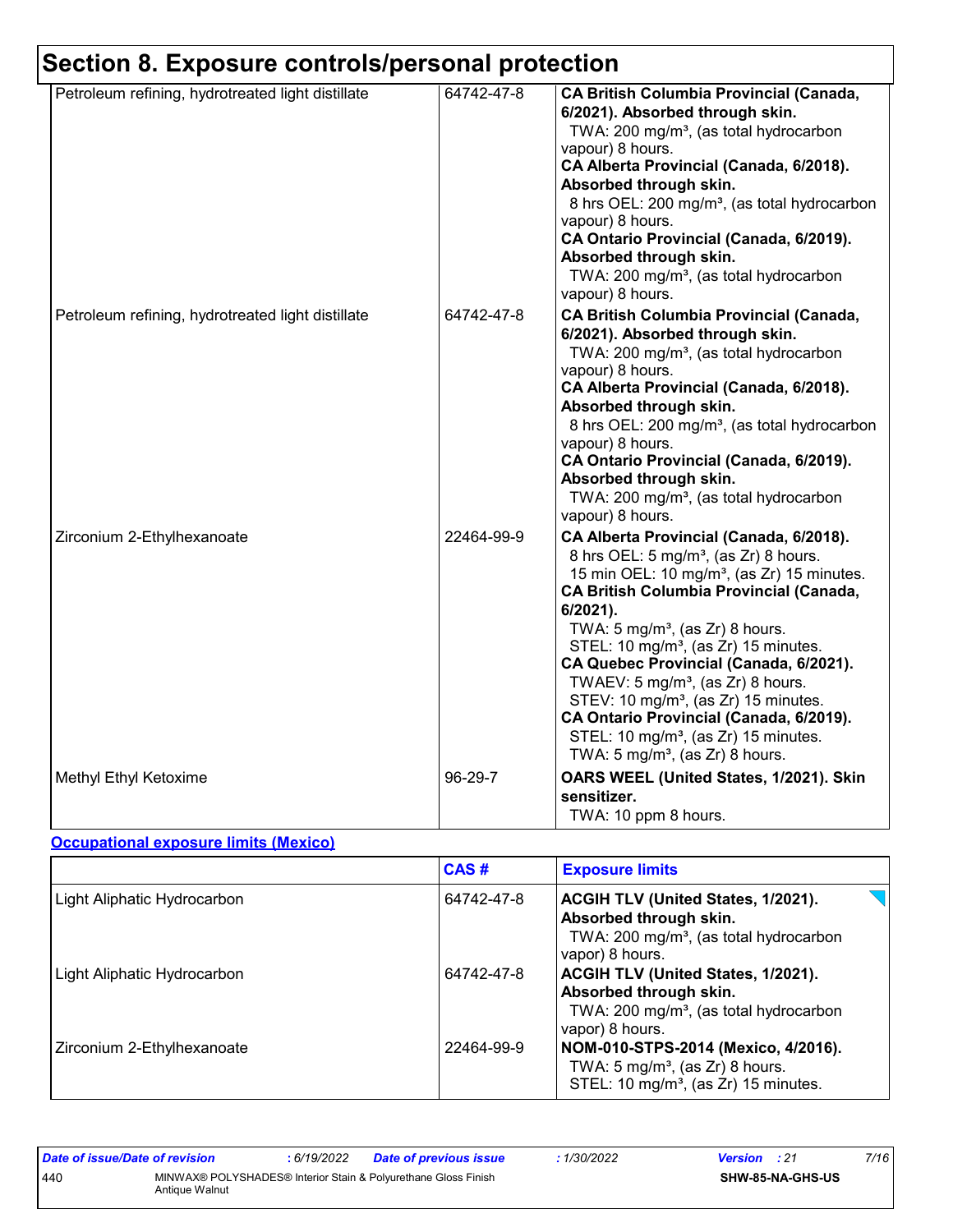## **Section 8. Exposure controls/personal protection**

| <b>Appropriate engineering</b><br>controls       | : Use only with adequate ventilation. Use process enclosures, local exhaust ventilation or<br>other engineering controls to keep worker exposure to airborne contaminants below any<br>recommended or statutory limits. The engineering controls also need to keep gas,<br>vapor or dust concentrations below any lower explosive limits. Use explosion-proof<br>ventilation equipment.                                                                                                                                                                                                                              |
|--------------------------------------------------|----------------------------------------------------------------------------------------------------------------------------------------------------------------------------------------------------------------------------------------------------------------------------------------------------------------------------------------------------------------------------------------------------------------------------------------------------------------------------------------------------------------------------------------------------------------------------------------------------------------------|
| <b>Environmental exposure</b><br><b>controls</b> | Emissions from ventilation or work process equipment should be checked to ensure<br>they comply with the requirements of environmental protection legislation. In some<br>cases, fume scrubbers, filters or engineering modifications to the process equipment<br>will be necessary to reduce emissions to acceptable levels.                                                                                                                                                                                                                                                                                        |
| <b>Individual protection measures</b>            |                                                                                                                                                                                                                                                                                                                                                                                                                                                                                                                                                                                                                      |
| <b>Hygiene measures</b>                          | : Wash hands, forearms and face thoroughly after handling chemical products, before<br>eating, smoking and using the lavatory and at the end of the working period.<br>Appropriate techniques should be used to remove potentially contaminated clothing.<br>Contaminated work clothing should not be allowed out of the workplace. Wash<br>contaminated clothing before reusing. Ensure that eyewash stations and safety<br>showers are close to the workstation location.                                                                                                                                          |
| <b>Eye/face protection</b>                       | Safety eyewear complying with an approved standard should be used when a risk<br>assessment indicates this is necessary to avoid exposure to liquid splashes, mists,<br>gases or dusts. If contact is possible, the following protection should be worn, unless<br>the assessment indicates a higher degree of protection: safety glasses with side-<br>shields.                                                                                                                                                                                                                                                     |
| <b>Skin protection</b>                           |                                                                                                                                                                                                                                                                                                                                                                                                                                                                                                                                                                                                                      |
| <b>Hand protection</b>                           | Chemical-resistant, impervious gloves complying with an approved standard should be<br>worn at all times when handling chemical products if a risk assessment indicates this is<br>necessary. Considering the parameters specified by the glove manufacturer, check<br>during use that the gloves are still retaining their protective properties. It should be<br>noted that the time to breakthrough for any glove material may be different for different<br>glove manufacturers. In the case of mixtures, consisting of several substances, the<br>protection time of the gloves cannot be accurately estimated. |
| <b>Body protection</b>                           | Personal protective equipment for the body should be selected based on the task being<br>performed and the risks involved and should be approved by a specialist before<br>handling this product. When there is a risk of ignition from static electricity, wear anti-<br>static protective clothing. For the greatest protection from static discharges, clothing<br>should include anti-static overalls, boots and gloves.                                                                                                                                                                                         |
| <b>Other skin protection</b>                     | Appropriate footwear and any additional skin protection measures should be selected<br>based on the task being performed and the risks involved and should be approved by a<br>specialist before handling this product.                                                                                                                                                                                                                                                                                                                                                                                              |
| <b>Respiratory protection</b>                    | Based on the hazard and potential for exposure, select a respirator that meets the<br>appropriate standard or certification. Respirators must be used according to a<br>respiratory protection program to ensure proper fitting, training, and other important<br>aspects of use.                                                                                                                                                                                                                                                                                                                                    |
|                                                  |                                                                                                                                                                                                                                                                                                                                                                                                                                                                                                                                                                                                                      |

### **Section 9. Physical and chemical properties**

The conditions of measurement of all properties are at standard temperature and pressure unless otherwise indicated.

| <b>Appearance</b>                   |                   |
|-------------------------------------|-------------------|
| <b>Physical state</b>               | : Liquid.         |
| <b>Color</b>                        | : Not available.  |
| <b>Odor</b>                         | : Not available.  |
| <b>Odor threshold</b>               | : Not available.  |
| рH                                  | : Not applicable. |
| <b>Melting point/freezing point</b> | : Not available.  |

| Date of issue/Date of revision |                                                                                  | 6/19/2022 | <b>Date of previous issue</b> | .1/30/2022 | <b>Version</b> : 21 |                         | 8/16 |
|--------------------------------|----------------------------------------------------------------------------------|-----------|-------------------------------|------------|---------------------|-------------------------|------|
| 440                            | MINWAX® POLYSHADES® Interior Stain & Polyurethane Gloss Finish<br>Antique Walnut |           |                               |            |                     | <b>SHW-85-NA-GHS-US</b> |      |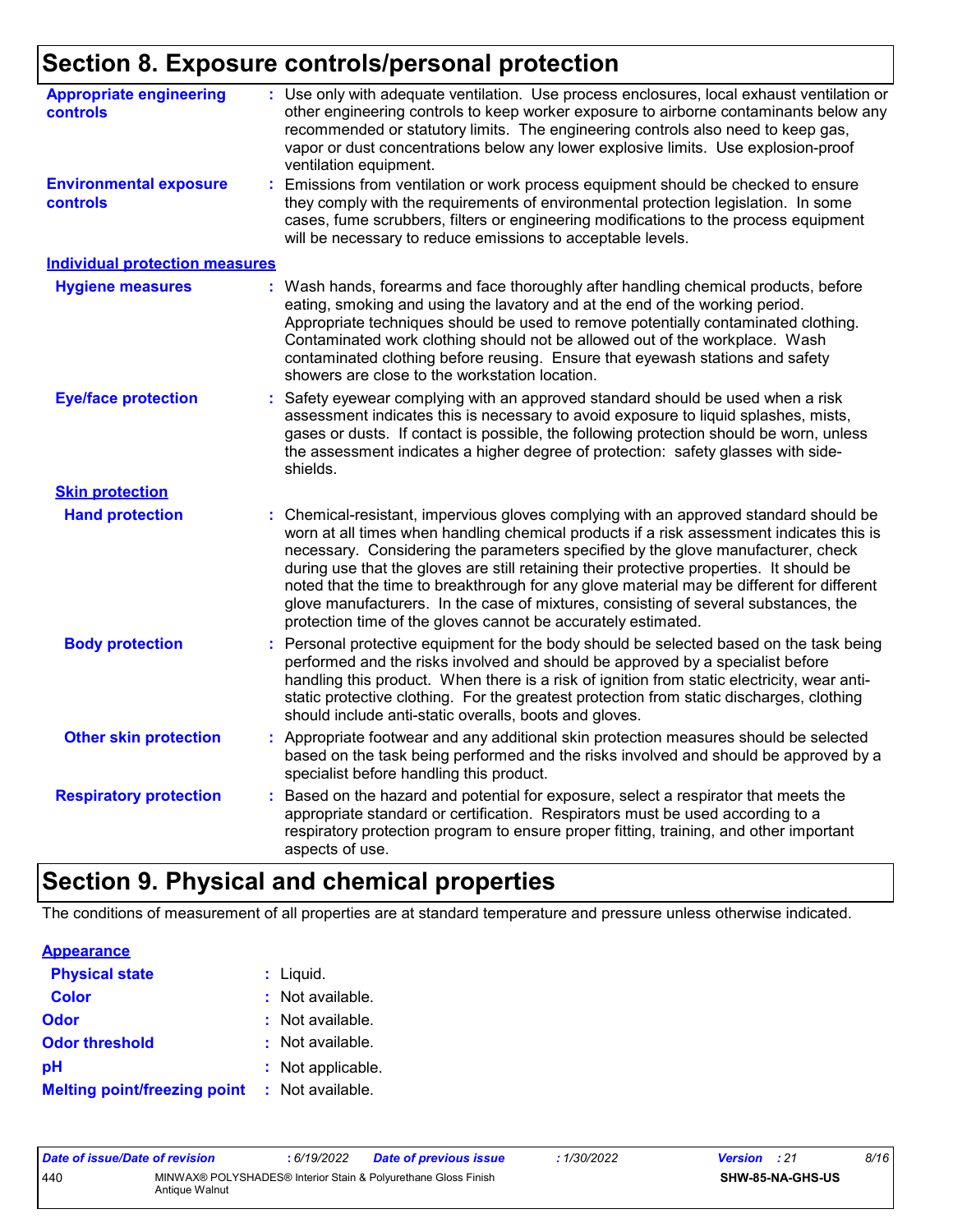### **Section 9. Physical and chemical properties**

| <b>Boiling point, initial boiling</b><br>point, and boiling range | : $148^{\circ}$ C (298.4 $^{\circ}$ F)                         |
|-------------------------------------------------------------------|----------------------------------------------------------------|
| <b>Flash point</b>                                                | : Closed cup: 40°C (104°F) [Pensky-Martens Closed Cup]         |
| <b>Evaporation rate</b>                                           | $\therefore$ 0.13 (butyl acetate = 1)                          |
| <b>Flammability</b>                                               | : Not available.                                               |
| Lower and upper explosion<br>limit/flammability limit             | : Lower: $0.7\%$<br>Upper: 7%                                  |
| <b>Vapor pressure</b>                                             | $: 0.25$ kPa $(1.9$ mm Hg)                                     |
| <b>Relative vapor density</b>                                     | : 5 [Air = 1]                                                  |
| <b>Relative density</b>                                           | : 0.89                                                         |
| <b>Solubility</b>                                                 | : Not available.                                               |
| <b>Partition coefficient: n-</b><br>octanol/water                 | : Not applicable.                                              |
| <b>Auto-ignition temperature</b>                                  | : Not available.                                               |
| <b>Decomposition temperature</b>                                  | $:$ Not available.                                             |
| <b>Viscosity</b>                                                  | Kinematic (40°C (104°F)): <20.5 mm <sup>2</sup> /s (<20.5 cSt) |
| <b>Molecular weight</b>                                           | Not applicable.                                                |
| <b>Aerosol product</b>                                            |                                                                |
| <b>Heat of combustion</b>                                         | : $20.656$ kJ/g                                                |

### **Section 10. Stability and reactivity**

| <b>Reactivity</b>                            | : No specific test data related to reactivity available for this product or its ingredients.                                                                                                                                               |
|----------------------------------------------|--------------------------------------------------------------------------------------------------------------------------------------------------------------------------------------------------------------------------------------------|
| <b>Chemical stability</b>                    | : The product is stable.                                                                                                                                                                                                                   |
| <b>Possibility of hazardous</b><br>reactions | : Under normal conditions of storage and use, hazardous reactions will not occur.                                                                                                                                                          |
| <b>Conditions to avoid</b>                   | : Avoid all possible sources of ignition (spark or flame). Do not pressurize, cut, weld,<br>braze, solder, drill, grind or expose containers to heat or sources of ignition. Do not<br>allow vapor to accumulate in low or confined areas. |
| <b>Incompatible materials</b>                | Reactive or incompatible with the following materials:<br>oxidizing materials                                                                                                                                                              |
| <b>Hazardous decomposition</b><br>products   | : Under normal conditions of storage and use, hazardous decomposition products should<br>not be produced.                                                                                                                                  |

### **Section 11. Toxicological information**

#### **Information on toxicological effects**

#### **Acute toxicity**

| <b>Product/ingredient name</b> | <b>Result</b>                | <b>Species</b> | <b>Dose</b>            | <b>Exposure</b> |
|--------------------------------|------------------------------|----------------|------------------------|-----------------|
| Zirconium 2-Ethylhexanoate     | ILD50 Dermal                 | Rabbit         | $>5$ g/kg              |                 |
|                                | LD50 Oral                    | Rat            | $>5$ g/kg              |                 |
| <b>Hydrotreated Heavy</b>      | <b>LC50 Inhalation Vapor</b> | Rat            | 8500 mg/m <sup>3</sup> | 4 hours         |
| Petroleum Naphtha              |                              |                |                        |                 |
|                                | LD50 Oral                    | Rat            | $>6$ g/kg              |                 |
| Methyl Ethyl Ketoxime          | LD50 Oral                    | Rat            | 930 mg/kg              |                 |

| Date of issue/Date of revision |                                                                                  | : 6/19/2022 | <b>Date of previous issue</b> | : 1/30/2022 | <b>Version</b> : 21 |                         | 9/16 |
|--------------------------------|----------------------------------------------------------------------------------|-------------|-------------------------------|-------------|---------------------|-------------------------|------|
| 440                            | MINWAX® POLYSHADES® Interior Stain & Polyurethane Gloss Finish<br>Antique Walnut |             |                               |             |                     | <b>SHW-85-NA-GHS-US</b> |      |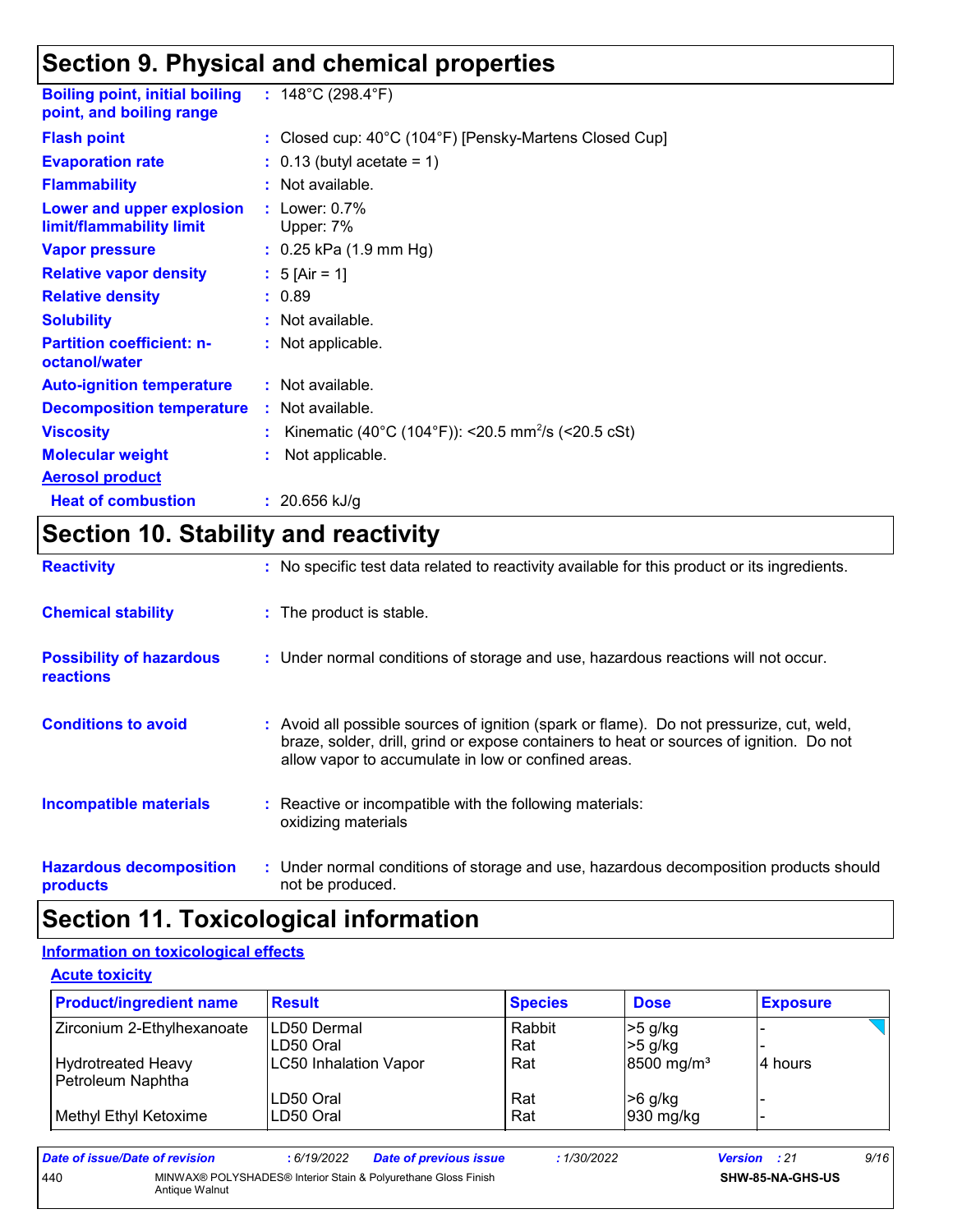### **Section 11. Toxicological information**

#### **Irritation/Corrosion**

| <b>Product/ingredient name</b> | <b>Result</b>           | <b>Species</b> | <b>Score</b> | <b>Exposure</b> | <b>Observation</b> |
|--------------------------------|-------------------------|----------------|--------------|-----------------|--------------------|
| Methyl Ethyl Ketoxime          | IEves - Severe irritant | Rabbit         |              | 100 uL          |                    |

#### **Sensitization**

Not available.

#### **Mutagenicity**

Not available.

#### **Carcinogenicity**

Not available.

#### **Reproductive toxicity**

Not available.

#### **Teratogenicity**

Not available.

#### **Specific target organ toxicity (single exposure)**

| <b>Name</b>                          | <b>Category</b> | <b>Route of</b><br>exposure | <b>Target organs</b>            |
|--------------------------------------|-----------------|-----------------------------|---------------------------------|
| Light Aliphatic Hydrocarbon          | Category 3      |                             | Respiratory tract<br>irritation |
|                                      | Category 3      |                             | Narcotic effects                |
| Light Aliphatic Hydrocarbon          | Category 3      |                             | Respiratory tract<br>irritation |
|                                      | Category 3      |                             | Narcotic effects                |
| Mineral Spirits (Odorless)           | Category 3      |                             | Respiratory tract<br>irritation |
|                                      | Category 3      |                             | Narcotic effects                |
| Med. Aliphatic Hydrocarbon Solvent   | Category 3      |                             | Respiratory tract<br>irritation |
|                                      | Category 3      |                             | Narcotic effects                |
| Hydrotreated Heavy Petroleum Naphtha | Category 3      |                             | Respiratory tract<br>irritation |
|                                      | Category 3      |                             | Narcotic effects                |
| Methyl Ethyl Ketoxime                | Category 1      |                             | upper respiratory<br>tract      |
|                                      | Category 3      |                             | Narcotic effects                |

#### **Specific target organ toxicity (repeated exposure)**

| <b>Name</b>                          | <b>Category</b> | <b>Route of</b><br>exposure | <b>Target organs</b> |
|--------------------------------------|-----------------|-----------------------------|----------------------|
| Light Aliphatic Hydrocarbon          | Category 2      |                             |                      |
| Light Aliphatic Hydrocarbon          | Category 2      |                             |                      |
| Mineral Spirits (Odorless)           | Category 2      |                             |                      |
| Med. Aliphatic Hydrocarbon Solvent   | Category 1      |                             |                      |
| Hydrotreated Heavy Petroleum Naphtha | Category 2      |                             |                      |
| Methyl Ethyl Ketoxime                | Category 2      |                             | blood system         |

#### **Aspiration hazard**

| Date of issue/Date of revision |                | : 6/19/2022 | <b>Date of previous issue</b>                                  | 1/30/2022 | <b>Version</b> : 21 |                         | 10/16 |
|--------------------------------|----------------|-------------|----------------------------------------------------------------|-----------|---------------------|-------------------------|-------|
| 440                            | Antique Walnut |             | MINWAX® POLYSHADES® Interior Stain & Polyurethane Gloss Finish |           |                     | <b>SHW-85-NA-GHS-US</b> |       |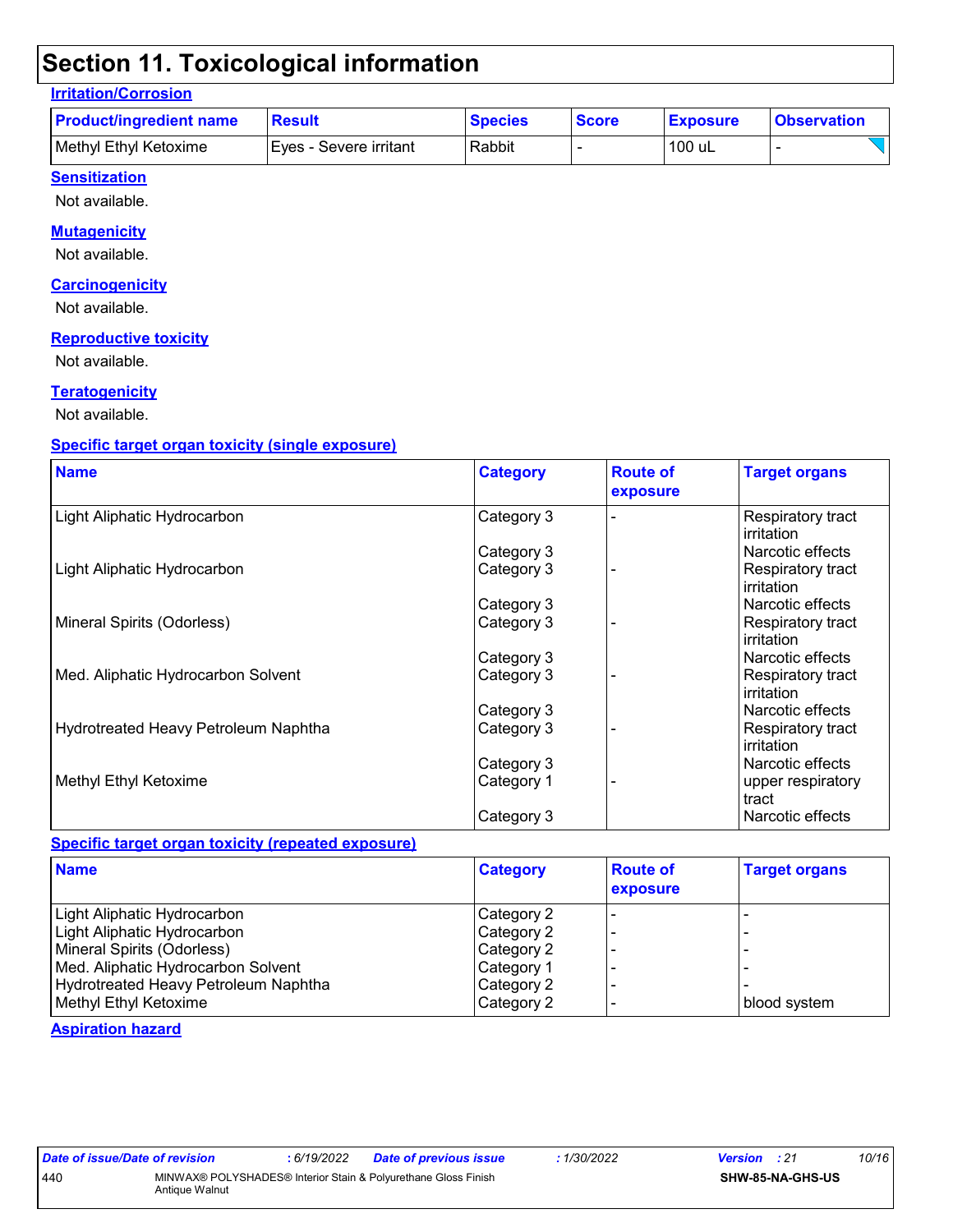## **Section 11. Toxicological information**

| <b>Name</b>                          | <b>Result</b>                         |
|--------------------------------------|---------------------------------------|
| Light Aliphatic Hydrocarbon          | <b>ASPIRATION HAZARD - Category 1</b> |
| Light Aliphatic Hydrocarbon          | <b>ASPIRATION HAZARD - Category 1</b> |
| Mineral Spirits (Odorless)           | <b>ASPIRATION HAZARD - Category 1</b> |
| Med. Aliphatic Hydrocarbon Solvent   | <b>ASPIRATION HAZARD - Category 1</b> |
| Hydrotreated Heavy Petroleum Naphtha | <b>ASPIRATION HAZARD - Category 1</b> |

| Information on the likely<br>routes of exposure | : Not available.                                                                                                             |
|-------------------------------------------------|------------------------------------------------------------------------------------------------------------------------------|
| <b>Potential acute health effects</b>           |                                                                                                                              |
| <b>Eye contact</b>                              | : No known significant effects or critical hazards.                                                                          |
| <b>Inhalation</b>                               | : Can cause central nervous system (CNS) depression. May cause drowsiness or<br>dizziness. May cause respiratory irritation. |
| <b>Skin contact</b>                             | : May cause an allergic skin reaction.                                                                                       |
| <b>Ingestion</b>                                | : Can cause central nervous system (CNS) depression. May be fatal if swallowed and<br>enters airways.                        |

#### **Symptoms related to the physical, chemical and toxicological characteristics**

| <b>Eye contact</b>  | : No specific data.                                                                                                                                                                                                                                                     |
|---------------------|-------------------------------------------------------------------------------------------------------------------------------------------------------------------------------------------------------------------------------------------------------------------------|
| <b>Inhalation</b>   | : Adverse symptoms may include the following:<br>respiratory tract irritation<br>coughing<br>nausea or vomiting<br>headache<br>drowsiness/fatigue<br>dizziness/vertigo<br>unconsciousness<br>reduced fetal weight<br>increase in fetal deaths<br>skeletal malformations |
| <b>Skin contact</b> | : Adverse symptoms may include the following:<br>irritation<br>redness<br>reduced fetal weight<br>increase in fetal deaths<br>skeletal malformations                                                                                                                    |
| <b>Ingestion</b>    | : Adverse symptoms may include the following:<br>nausea or vomiting<br>reduced fetal weight<br>increase in fetal deaths<br>skeletal malformations                                                                                                                       |

|                                                               | Delayed and immediate effects and also chronic effects from short and long term exposure |
|---------------------------------------------------------------|------------------------------------------------------------------------------------------|
| <b>Short term exposure</b>                                    |                                                                                          |
| <b>Potential immediate : Not available.</b><br><b>effects</b> |                                                                                          |
| <b>Potential delayed effects : Not available.</b>             |                                                                                          |
| Long term exposure                                            |                                                                                          |
| <b>Potential immediate : Not available.</b><br><b>effects</b> |                                                                                          |
| <b>Potential delayed effects : Not available.</b>             |                                                                                          |
| <b>Potential chronic health effects</b>                       |                                                                                          |

*Date of issue/Date of revision* **:** *6/19/2022 Date of previous issue : 1/30/2022 Version : 21 11/16* 440 MINWAX® POLYSHADES® Interior Stain & Polyurethane Gloss Finish Antique Walnut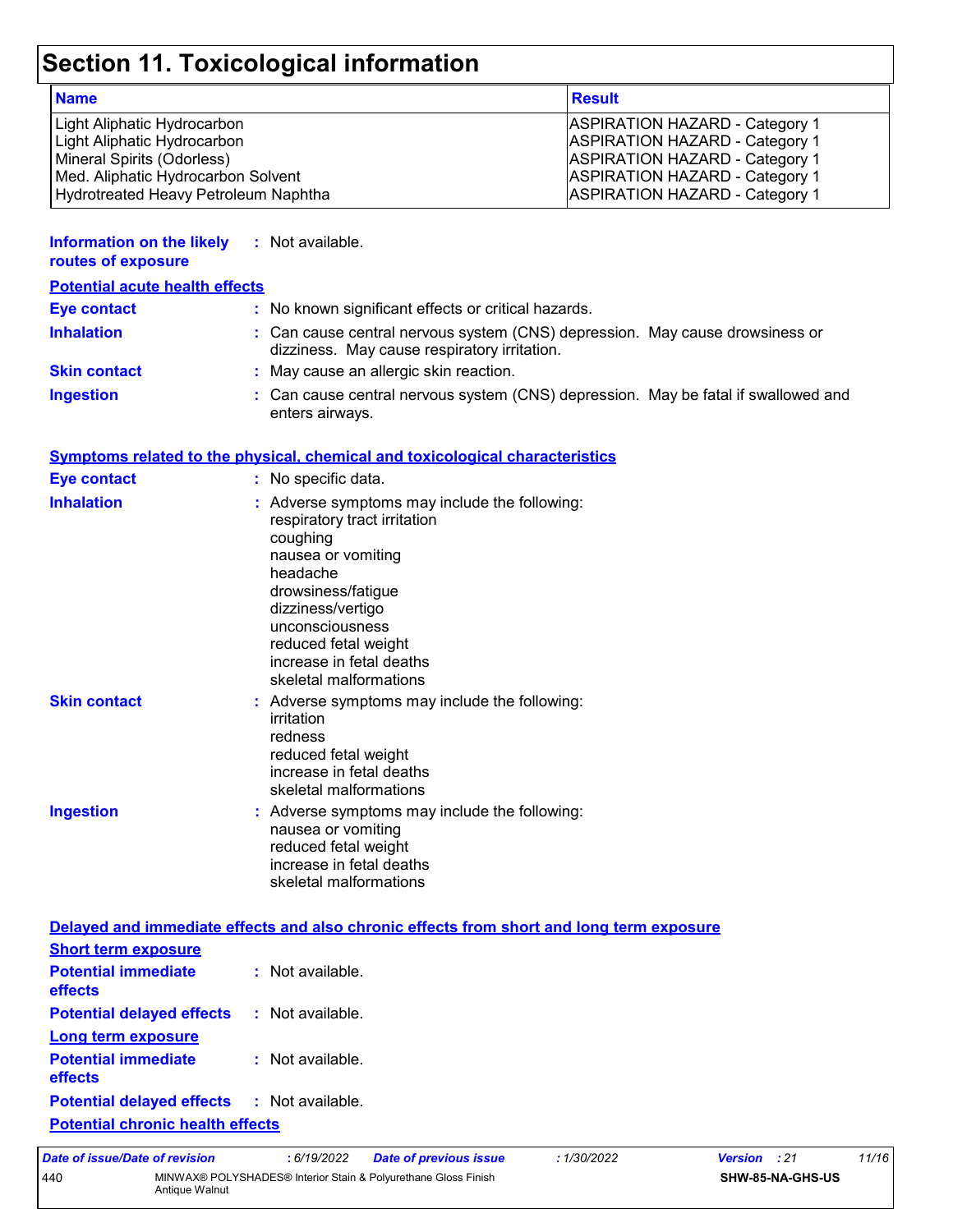### **Section 11. Toxicological information**

| <b>General</b>               | : May cause damage to organs through prolonged or repeated exposure. Once<br>sensitized, a severe allergic reaction may occur when subsequently exposed to very low<br>levels. |
|------------------------------|--------------------------------------------------------------------------------------------------------------------------------------------------------------------------------|
| <b>Carcinogenicity</b>       | : No known significant effects or critical hazards.                                                                                                                            |
| <b>Mutagenicity</b>          | : No known significant effects or critical hazards.                                                                                                                            |
| <b>Teratogenicity</b>        | : Suspected of damaging the unborn child.                                                                                                                                      |
| <b>Developmental effects</b> | : No known significant effects or critical hazards.                                                                                                                            |
| <b>Fertility effects</b>     | : No known significant effects or critical hazards.                                                                                                                            |

### **Numerical measures of toxicity Acute toxicity estimates**

Not available.

### **Section 12. Ecological information**

| <b>Toxicity</b> |
|-----------------|
|-----------------|

| <b>Product/ingredient name</b> | <b>Result</b>                      | <b>Species</b>                    | <b>Exposure</b> |
|--------------------------------|------------------------------------|-----------------------------------|-----------------|
| Light Aliphatic Hydrocarbon    | Acute LC50 2200 µg/l Fresh water   | Fish - Lepomis macrochirus        | 4 days          |
| Light Aliphatic Hydrocarbon    | Acute LC50 2200 µg/l Fresh water   | Fish - Lepomis macrochirus        | 4 days          |
| Mineral Spirits (Odorless)     | Acute LC50 2200 µg/l Fresh water   | Fish - Lepomis macrochirus        | 4 days          |
| Methyl Ethyl Ketoxime          | Acute LC50 843000 µg/l Fresh water | <b>Fish - Pimephales promelas</b> | 96 hours        |

#### **Persistence and degradability**

Not available.

#### **Bioaccumulative potential**

| <b>Product/ingredient name</b> | <b>LogP</b> <sub>ow</sub> | <b>BCF</b> | <b>Potential</b> |
|--------------------------------|---------------------------|------------|------------------|
| Zirconium 2-Ethylhexanoate     |                           | 2.96       | low              |
| Hydrotreated Heavy             |                           | 10 to 2500 | high             |
| Petroleum Naphtha              |                           |            |                  |
| Methyl Ethyl Ketoxime          |                           | 2.5 to 5.8 | low              |

#### **Mobility in soil**

**Soil/water partition coefficient (KOC) :** Not available.

**Other adverse effects** : No known significant effects or critical hazards.

### **Section 13. Disposal considerations**

| <b>Disposal methods</b> | : The generation of waste should be avoided or minimized wherever possible. Disposal<br>of this product, solutions and any by-products should at all times comply with the<br>requirements of environmental protection and waste disposal legislation and any<br>regional local authority requirements. Dispose of surplus and non-recyclable products<br>via a licensed waste disposal contractor. Waste should not be disposed of untreated to<br>the sewer unless fully compliant with the requirements of all authorities with jurisdiction.<br>Waste packaging should be recycled. Incineration or landfill should only be considered |
|-------------------------|--------------------------------------------------------------------------------------------------------------------------------------------------------------------------------------------------------------------------------------------------------------------------------------------------------------------------------------------------------------------------------------------------------------------------------------------------------------------------------------------------------------------------------------------------------------------------------------------------------------------------------------------|
|                         |                                                                                                                                                                                                                                                                                                                                                                                                                                                                                                                                                                                                                                            |

| Date of issue/Date of revision |                | : 6/19/2022 | <b>Date of previous issue</b>                                  | : 1/30/2022 | <b>Version</b> : 21 |                         | 12/16 |
|--------------------------------|----------------|-------------|----------------------------------------------------------------|-------------|---------------------|-------------------------|-------|
| 440                            | Antique Walnut |             | MINWAX® POLYSHADES® Interior Stain & Polyurethane Gloss Finish |             |                     | <b>SHW-85-NA-GHS-US</b> |       |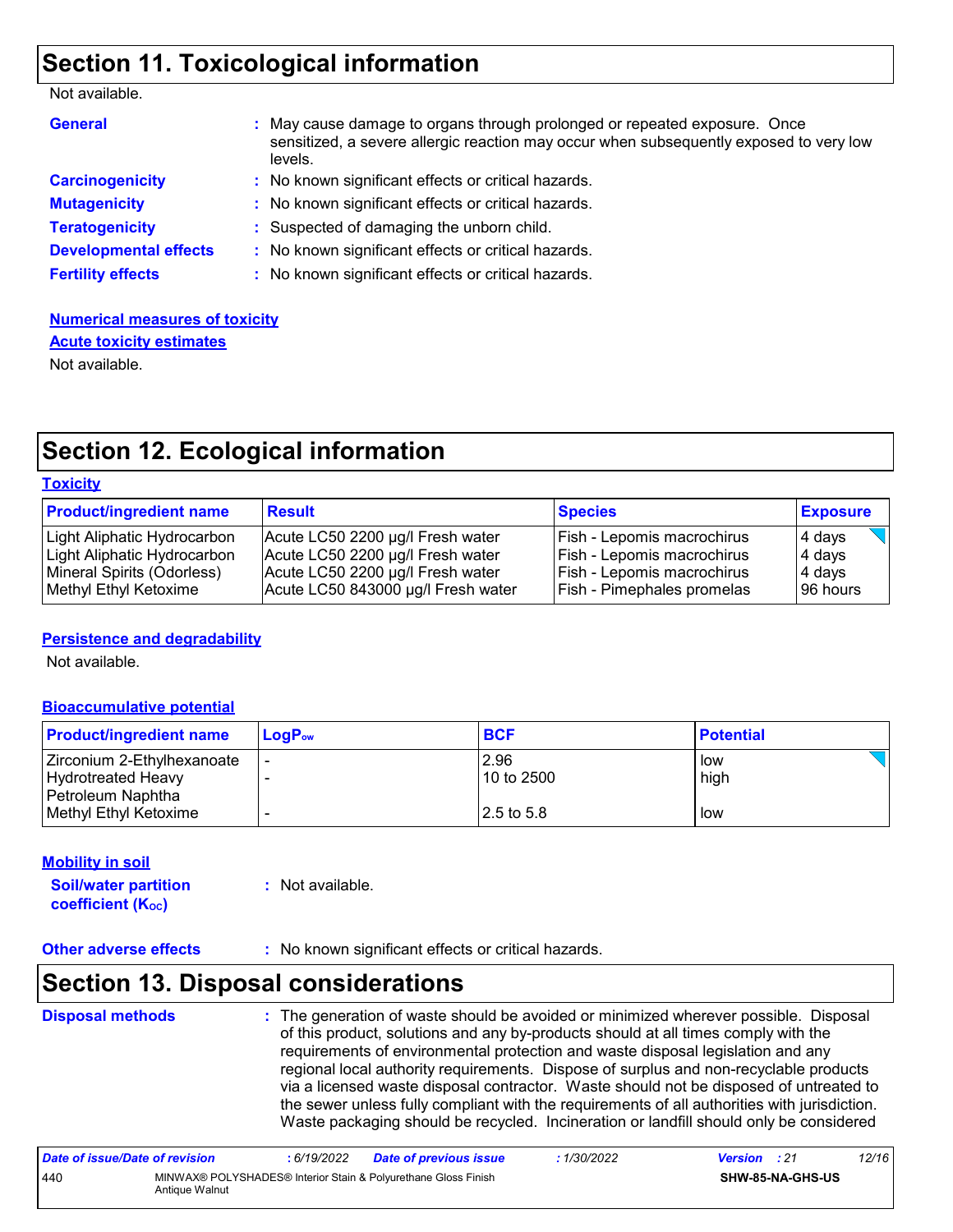### **Section 13. Disposal considerations**

when recycling is not feasible. This material and its container must be disposed of in a safe way. Care should be taken when handling emptied containers that have not been cleaned or rinsed out. Empty containers or liners may retain some product residues. Vapor from product residues may create a highly flammable or explosive atmosphere inside the container. Do not cut, weld or grind used containers unless they have been cleaned thoroughly internally. Avoid dispersal of spilled material and runoff and contact with soil, waterways, drains and sewers.

### **Section 14. Transport information**

|                                         | <b>DOT</b><br><b>Classification</b>                                                                                                                                                                                                                               | <b>TDG</b><br><b>Classification</b>                                                                                                                 | <b>Mexico</b><br><b>Classification</b> | <b>IATA</b>       | <b>IMDG</b>                                |
|-----------------------------------------|-------------------------------------------------------------------------------------------------------------------------------------------------------------------------------------------------------------------------------------------------------------------|-----------------------------------------------------------------------------------------------------------------------------------------------------|----------------------------------------|-------------------|--------------------------------------------|
| <b>UN number</b>                        | <b>UN1263</b>                                                                                                                                                                                                                                                     | <b>UN1263</b>                                                                                                                                       | <b>UN1263</b>                          | <b>UN1263</b>     | <b>UN1263</b>                              |
| <b>UN proper</b><br>shipping name       | <b>PAINT</b>                                                                                                                                                                                                                                                      | <b>PAINT</b>                                                                                                                                        | <b>PAINT</b>                           | <b>PAINT</b>      | <b>PAINT</b>                               |
| <b>Transport</b><br>hazard class(es)    | $\overline{3}$                                                                                                                                                                                                                                                    | $\mathbf{3}$                                                                                                                                        | 3                                      | 3                 | $\mathfrak{S}$                             |
| <b>Packing group</b>                    | $\mathbf{III}$                                                                                                                                                                                                                                                    | $\  \ $                                                                                                                                             | $\mathop{\rm III}$                     | $\vert\vert\vert$ | $\ensuremath{\mathsf{III}}\xspace$         |
| <b>Environmental</b><br>hazards         | No.                                                                                                                                                                                                                                                               | No.                                                                                                                                                 | No.                                    | No.               | No.                                        |
| <b>Additional</b><br><b>information</b> | This product may<br>be re-classified as<br>"Combustible<br>Liquid," unless<br>transported by<br>vessel or aircraft.<br>Non-bulk<br>packages (less<br>than or equal to<br>119 gal) of<br>combustible<br>liquids are not<br>regulated as<br>hazardous<br>materials. | Product classified<br>as per the<br>following sections<br>of the<br>Transportation of<br>Dangerous Goods<br>Regulations:<br>2.18-2.19 (Class<br>3). |                                        |                   | <b>Emergency</b><br>schedules F-E, S-<br>E |
|                                         | <b>ERG No.</b><br>128                                                                                                                                                                                                                                             | <b>ERG No.</b><br>128                                                                                                                               | <b>ERG No.</b><br>128                  |                   |                                            |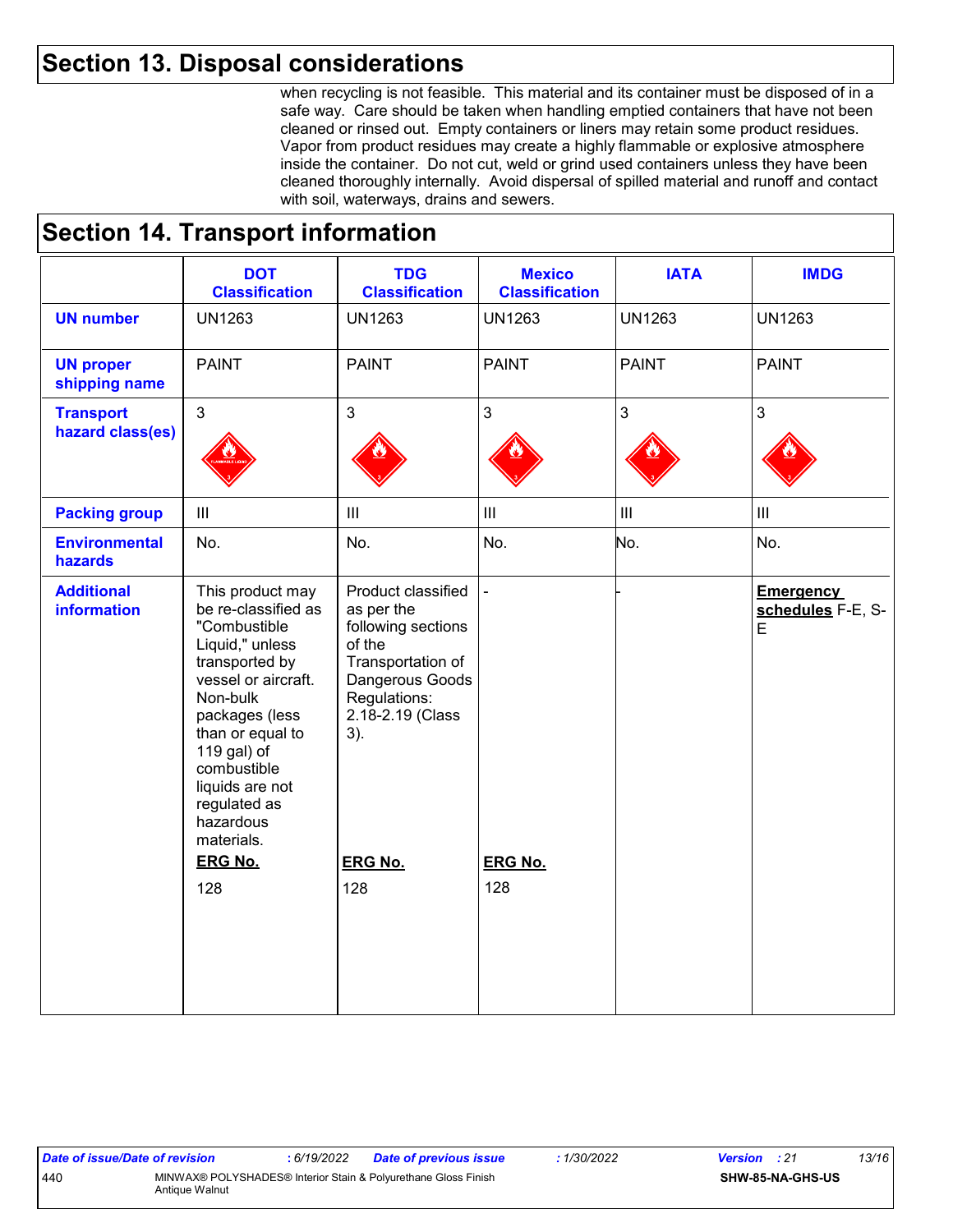### **Section 14. Transport information**

|                                    | Special precautions for user : Multi-modal shipping descriptions are provided for informational purposes and do not<br>consider container sizes. The presence of a shipping description for a particular<br>mode of transport (sea, air, etc.), does not indicate that the product is packaged<br>suitably for that mode of transport. All packaging must be reviewed for suitability<br>prior to shipment, and compliance with the applicable regulations is the sole<br>responsibility of the person offering the product for transport. People loading and<br>unloading dangerous goods must be trained on all of the risks deriving from the<br>substances and on all actions in case of emergency situations. |
|------------------------------------|--------------------------------------------------------------------------------------------------------------------------------------------------------------------------------------------------------------------------------------------------------------------------------------------------------------------------------------------------------------------------------------------------------------------------------------------------------------------------------------------------------------------------------------------------------------------------------------------------------------------------------------------------------------------------------------------------------------------|
| <b>Transport in bulk according</b> | Not available.                                                                                                                                                                                                                                                                                                                                                                                                                                                                                                                                                                                                                                                                                                     |

**to IMO instruments**

**Proper shipping name :**

: Not available.

### **Section 15. Regulatory information**

#### **SARA 313**

SARA 313 (40 CFR 372.45) supplier notification can be found on the Environmental Data Sheet.

#### **California Prop. 65**

WARNING: This product contains chemicals known to the State of California to cause cancer and birth defects or other reproductive harm.

**International regulations**

| <b>International lists</b> | : Australia inventory (AIIC): Not determined.<br>China inventory (IECSC): Not determined.<br>Japan inventory (CSCL): Not determined.<br>Japan inventory (ISHL): Not determined.<br>Korea inventory (KECI): Not determined.<br>New Zealand Inventory of Chemicals (NZIoC): Not determined.<br>Philippines inventory (PICCS): Not determined.<br>Taiwan Chemical Substances Inventory (TCSI): Not determined.<br>Thailand inventory: Not determined.<br>Turkey inventory: Not determined. |
|----------------------------|-----------------------------------------------------------------------------------------------------------------------------------------------------------------------------------------------------------------------------------------------------------------------------------------------------------------------------------------------------------------------------------------------------------------------------------------------------------------------------------------|
|                            | Vietnam inventory: Not determined.                                                                                                                                                                                                                                                                                                                                                                                                                                                      |
|                            |                                                                                                                                                                                                                                                                                                                                                                                                                                                                                         |

### **Section 16. Other information**

**Hazardous Material Information System (U.S.A.)**



**The customer is responsible for determining the PPE code for this material. For more information on HMIS® Personal Protective Equipment (PPE) codes, consult the HMIS® Implementation Manual.**

**Caution: HMIS® ratings are based on a 0-4 rating scale, with 0 representing minimal hazards or risks, and 4 representing significant hazards or risks. Although HMIS® ratings and the associated label are not required on SDSs or products leaving a facility under 29 CFR 1910.1200, the preparer may choose to provide them. HMIS® ratings are to be used with a fully implemented HMIS® program. HMIS® is a registered trademark and service mark of the American Coatings Association, Inc.**

**Procedure used to derive the classification**